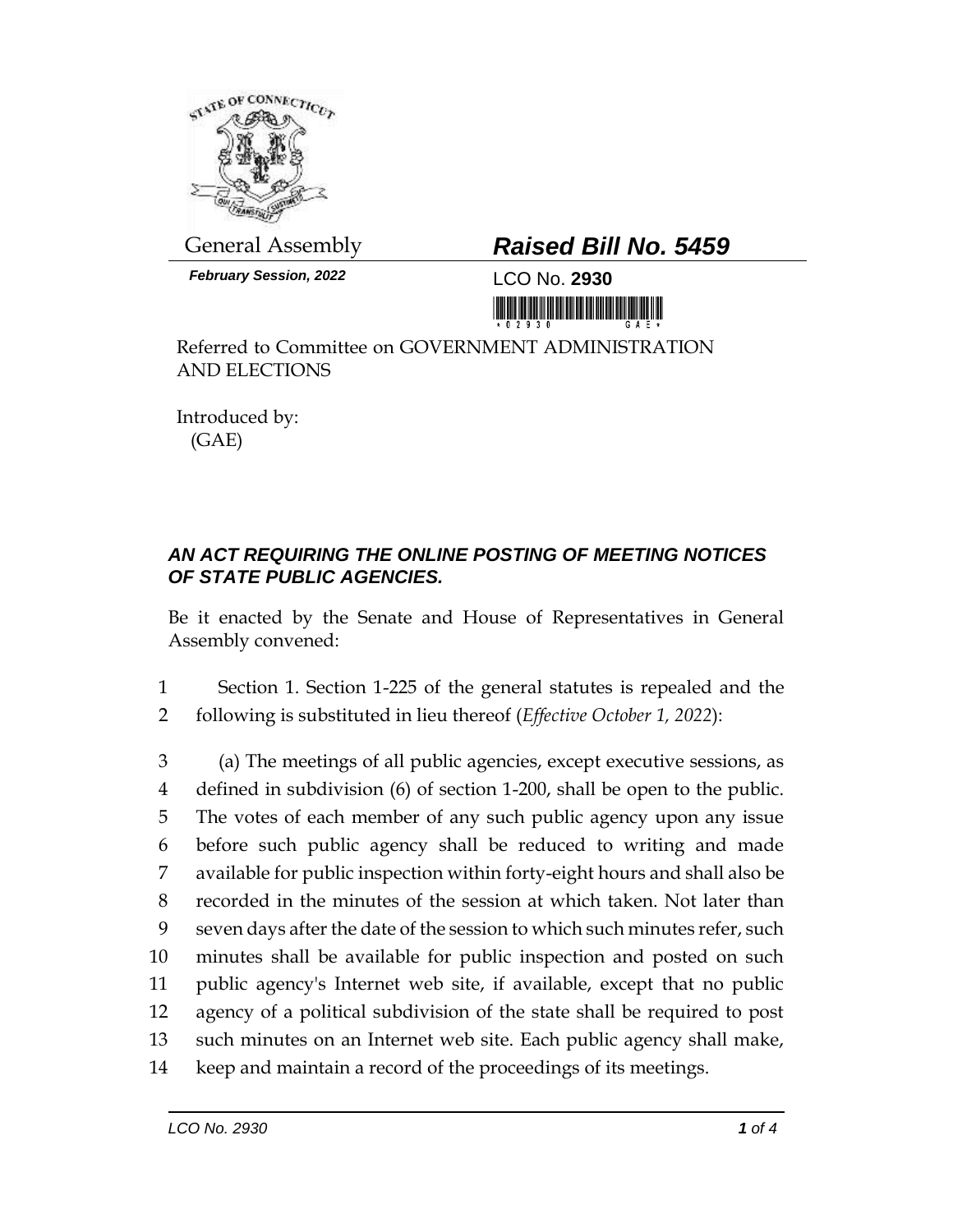(b) Each such public agency of the state shall file not later than January thirty-first of each year in the office of the Secretary of the State the schedule of the regular meetings of such public agency for the ensuing year and shall post such schedule on such public agency's Internet web site, if available, and the Secretary of the State's Internet web site, except that such requirements shall not apply to the General Assembly, either house thereof or to any committee thereof. Any other provision of the Freedom of Information Act notwithstanding, the General Assembly at the commencement of each regular session in the odd-numbered years, shall adopt, as part of its joint rules, rules to provide notice to the public of its regular, special, emergency or interim committee meetings. The chairperson or secretary of any such public agency of any political subdivision of the state shall file, not later than January thirty-first of each year, with the clerk of such subdivision the schedule of regular meetings of such public agency for the ensuing year, and no such meeting of any such public agency shall be held sooner than thirty days after such schedule has been filed. The chief executive officer of any multitown district or agency shall file, not later than January thirty-first of each year, with the clerk of each municipal member of such district or agency, the schedule of regular meetings of such public agency for the ensuing year, and no such meeting of any such public agency shall be held sooner than thirty days after such schedule has been filed.

 (c) The agenda of the regular meetings of every public agency, except for the General Assembly, shall be available to the public and shall be filed, not less than twenty-four hours before the meetings to which they refer, (1) in such agency's regular office or place of business, and (2) in the office of the Secretary of the State for any such public agency of the state, in the office of the clerk of such subdivision for any public agency of a political subdivision of the state or in the office of the clerk of each municipal member of any multitown district or agency. For any such public agency of the state, such agenda shall be posted on the public 47 agency's and the Secretary of the State's Internet web sites. Upon the affirmative vote of two-thirds of the members of a public agency present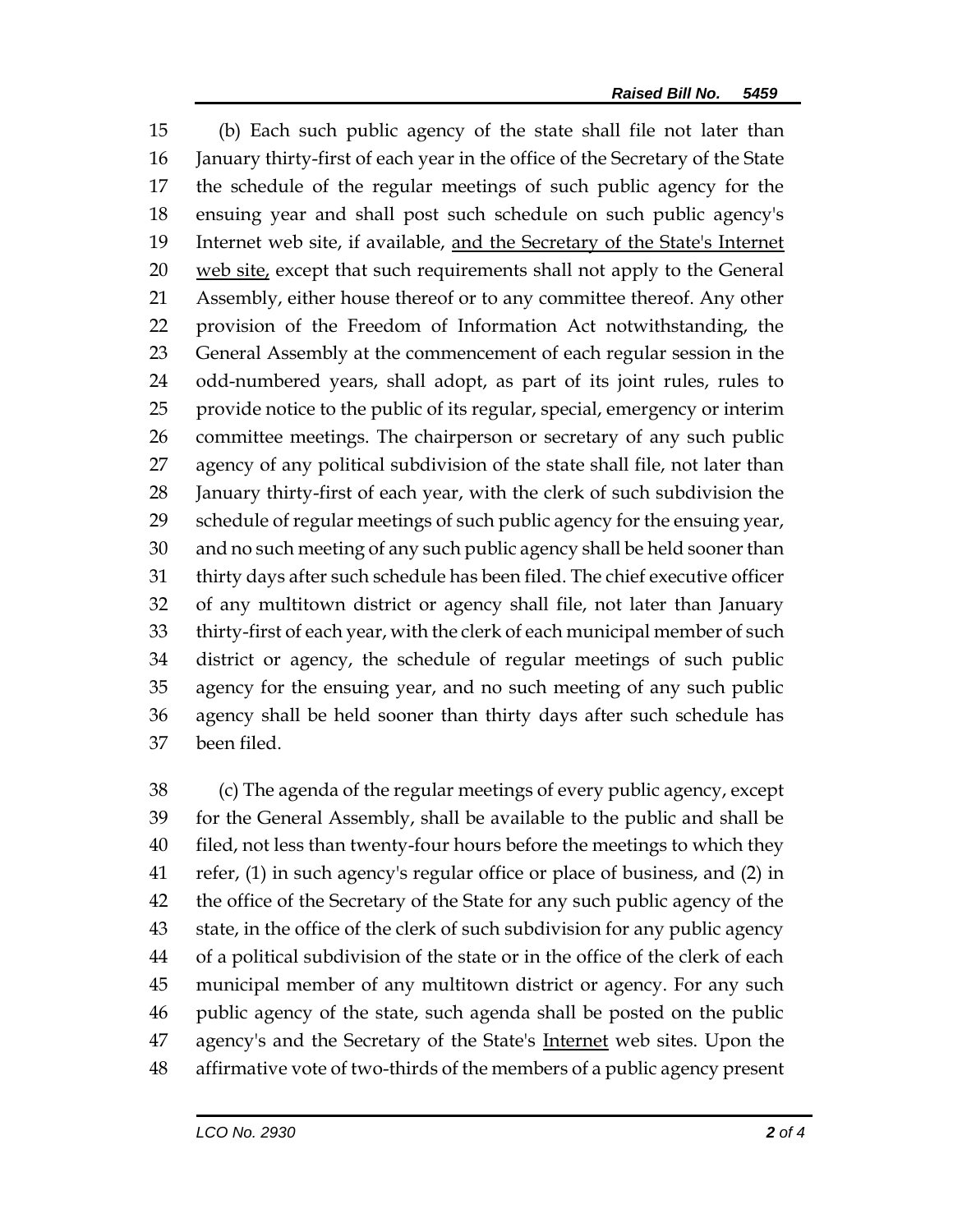and voting, any subsequent business not included in such filed agendas may be considered and acted upon at such meetings.

 (d) Notice of each special meeting of every public agency, except for the General Assembly, either house thereof or any committee thereof, shall be posted not less than twenty-four hours before the meeting to which such notice refers on the public agency's Internet web site, if available, and given not less than twenty-four hours prior to the time of such meeting by filing a notice of the time and place thereof in the office of the Secretary of the State for any such public agency of the state, in the office of the clerk of such subdivision for any public agency of a political subdivision of the state and in the office of the clerk of each municipal member for any multitown district or agency. The secretary or clerk shall cause any notice received under this section to be posted in his or her office, and in the case of a notice of a public agency of the 63 state filed with the secretary, on the Secretary of the State's Internet web 64 site. Such notice shall be given not less than twenty-four hours prior to the time of the special meeting; provided, in case of emergency, except for the General Assembly, either house thereof or any committee thereof, any such special meeting may be held without complying with the foregoing requirement for the filing of notice but a copy of the minutes of every such emergency special meeting adequately setting forth the nature of the emergency and the proceedings occurring at such meeting shall be filed with the Secretary of the State, the clerk of such political subdivision, or the clerk of each municipal member of such multitown district or agency, as the case may be, not later than seventy- two hours following the holding of such meeting. The notice shall specify the time and place of the special meeting and the business to be transacted. No other business shall be considered at such meetings by such public agency. In addition, such written notice shall be delivered to the usual place of abode of each member of the public agency so that the same is received prior to such special meeting. The requirement of delivery of such written notice may be dispensed with as to any member who at or prior to the time the meeting convenes files with the clerk or secretary of the public agency a written waiver of delivery of such